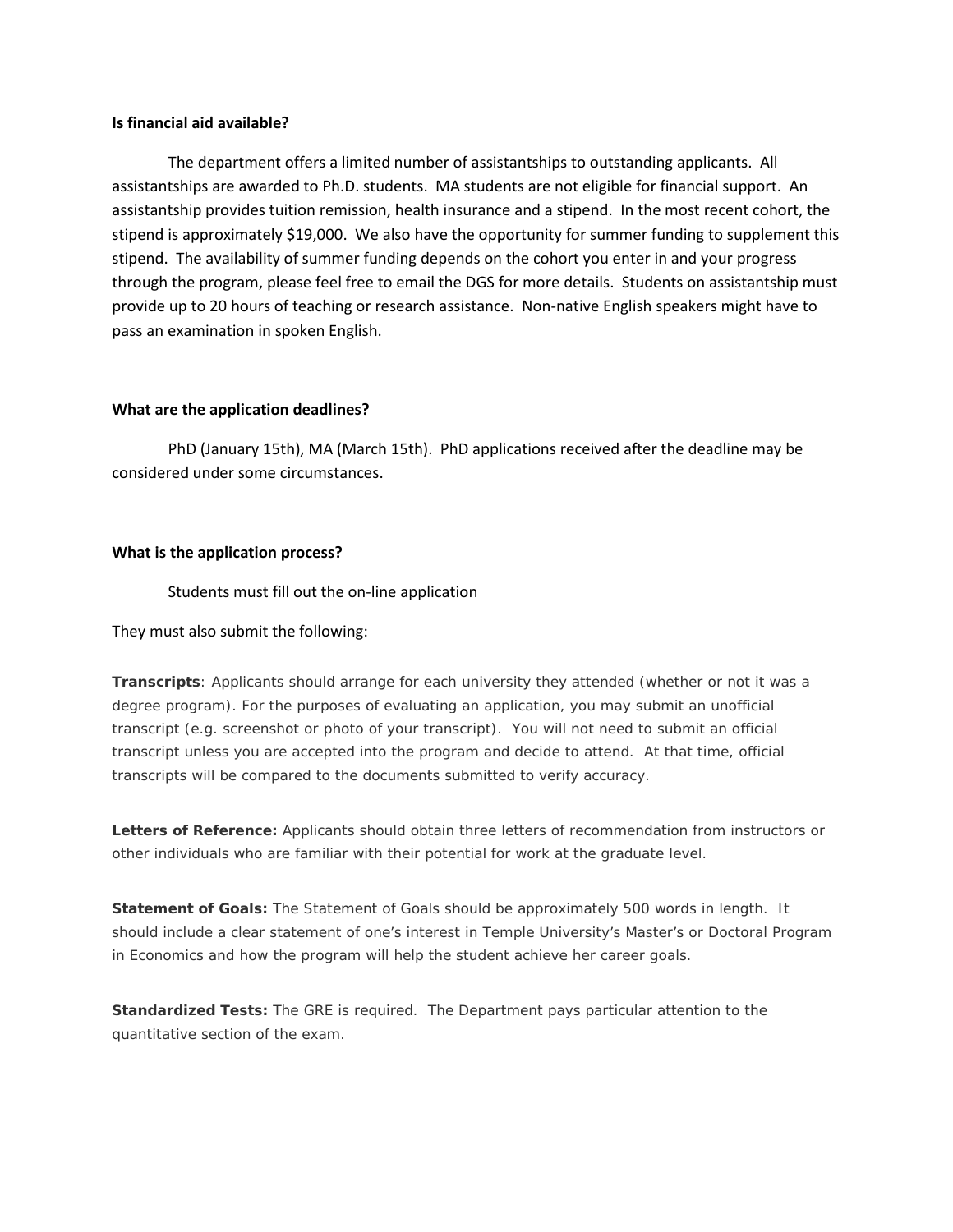**TOEFL:** All students who were not raised in an English-speaking country or who did not receive an undergraduate or graduate degree in an English-speaking institution must submit a TOEFL score. Temple requires a score of at least 80 on the TOEFL.

Students wishing to submit their materials directly should send them to Ms Linda Wyatt, the Department's Graduate Coordinator:

Ms Linda Wyatt

Graduate Coordinator Department of Economics Temple University Ritter Hall Annex 822 1301 Cecil B. Moore Avenue Philadelphia, PA 19122 USA

e-mail: ldwyatt@temple.edu

## **Can I apply for admission for the Spring term?**

The spring admissions program is intended for students who have already taken classes as nonmatriculated students in the fall. Most of the spring classes have prerequisites from the fall term.

# **What is a "non-matriculated student"?**

Students may take up to 3 classes without formally enrolling at Temple. This is a good option for students who decide they want to pursue graduate study after the application deadline has passed. All courses non-matriculated students take transfer to their records once they formally enroll.

# **What are the standards for admission?**

Applicants must demonstrate that they have the skills to succeed in graduate study. We look for students who do well in upper-level economics courses (especially Intermediate Microeconomics, Intermediate Macroeconomics, and Econometrics) and in mathematics (especially multivariate calculus and linear algebra). We expect students to have strong GRE scores, particularly in the quantitative section, where the average score for admitted students is typically in the low 160's.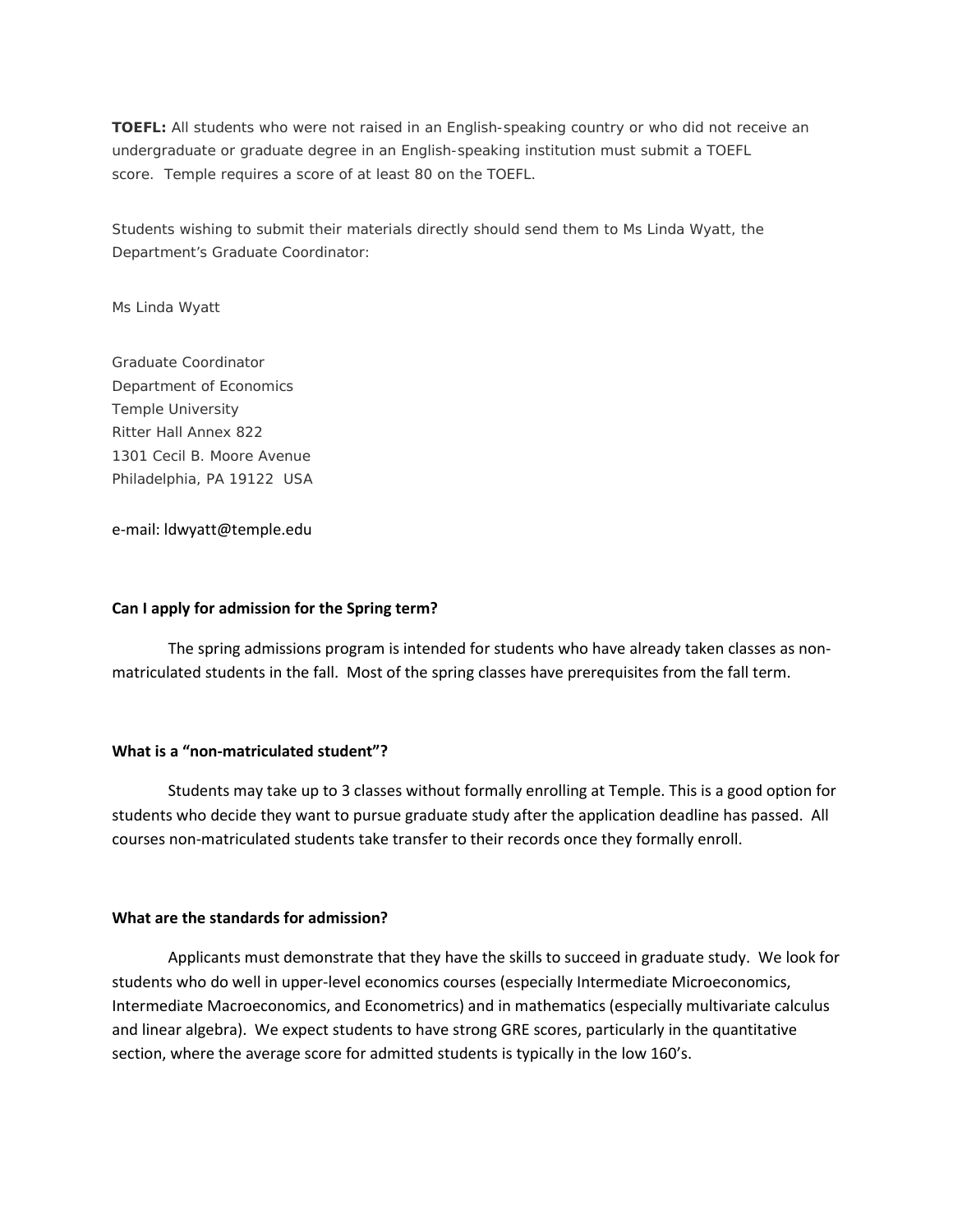# **I want to get a Ph.D. Should I get a Masters degree first?**

You may, but you do not have to do so. Students may enter directly into the Ph.D. program and pick up a Masters along the way. This has two big advantages. First, it ensures that you will take the right classes immediately. Second, only Ph.D. students are eligible for assistantships.

# **What must one do to complete the MA and Ph.D. programs?**

An MA is designed to produce practitioners who understand complex economic concepts and can apply them to the real world. A Ph.D. is designed to produce scholars who can use complex economic concepts to create knowledge by performing research. These differences are reflected in three sets of differences in the requirements of the two programs.

MA students must take six core courses and four elective courses. Ph.D. students must take eight core courses and six elective courses. Ph.D. students must also pass four comprehensive examinations and write and defend a dissertation.

### **What are the core courses?**

The six core courses for the MA Program are:

- Microeconomic Analysis
- Microeconomic Theory I
- Macroeconomic Analysis
- Macroeconomic Theory I
- Mathematics for Economists
- Econometrics I (Applied Econometrics)

They then take four elective courses from either more advanced theory courses or from applied "fields".

The Ph.D. requires all the above courses plus Macroeconomic Theory II and Econometrics II (Econometric Theory). MA students may take these courses as electives. In addition to the 8-course core, Ph.D. students must take four elective courses. These courses may be in advanced theory or in an applied field.

# **What are the comprehensive examinations?**

 In addition to passing their courses, Ph.D. students must demonstrate mastery of four subject areas by passing three comprehensive exams. All Ph.D. students must take the two preliminary exams in Microeconomic Theory, Econometrics, and Macroeconomic Theory. Full-time students must take the Micreconomics exam at the end of their first year. Part-time students must take it within one year of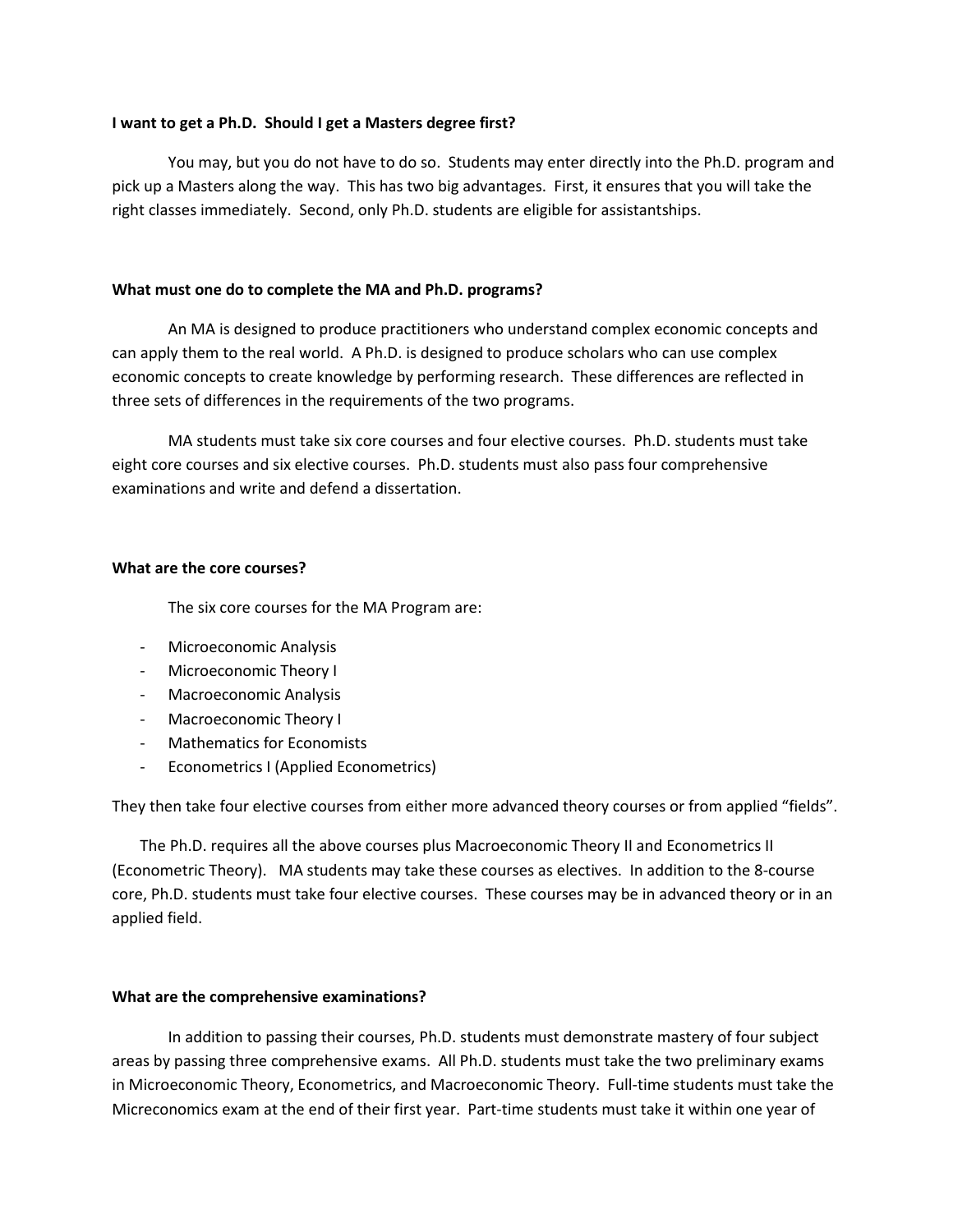completing the relevant coursework. Full-time students must take the Econometrics exam in January of their second year, and the Macroeconomics exam at the end of their second year or within one year of completing the relevant coursework

Students who fail the exams must take a re-test in August. Students who fail an exam twice will not be allowed to continue in the Ph.D. Program.

Ph.D. students must also write an acceptable Third Year Paper, which is meant to serve as a bridge from coursework to the dissertation.

In contrast, the MA Program is strictly course-based. MA students do not have to take comprehensive examinations. Students receive their MA after successfully completing 10 courses, including the six core courses.

# **What is the dissertation?**

All doctoral students must complete and defend a dissertation. A dissertation makes an original contribution to the knowledge of economics. Doctoral students should begin thinking about their dissertation from the time they enter the program, but formal work on it does not begin until after completing one's comprehensive examinations. To make adequate progress on one's dissertation, a student should meet the following milestones:

- Within one year of completing exams the student should have:
	- o Constituted a dissertation committee consisting of three faculty members.
		- The chair of the committee is typically the faculty member most deeply involved in advising the student. The chair must be a member of the economics department and must be designated "graduate faculty".
		- A student may include a member from outside the department or Temple University, subject to the approval of the Director of Graduate Studies and the Graduate School.
	- $\circ$  Created an outline of his/her dissertation that clearly states the question(s) to be answered and sketches out an approach to answering the question(s). Most dissertations now consist of three separate essays, though they do not have to do so. The remaining segments assume a 3-essay dissertation
- Within two years of completing exams, the student should have largely completed one essay (the "job market paper") and made a good start at the remaining two. At this point, the student is ready to submit his/her proposal to the Graduate Affairs Committee for approval.
- Within three years of completing exams, the student should be ready to defend his/her dissertation.

# **What constitutes full-time study?**